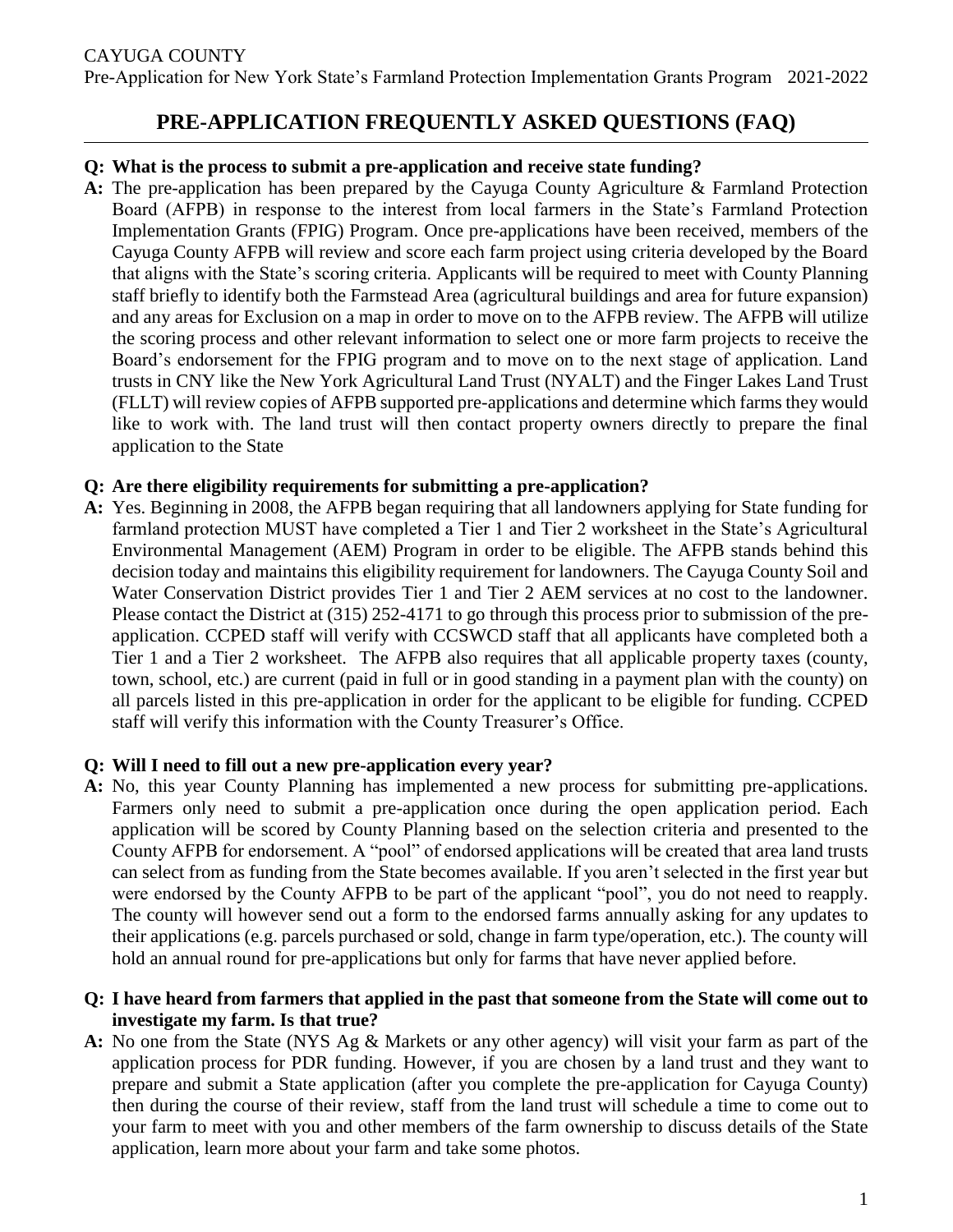## **GENERAL PURCHASE OF DEVELOPMENT RIGHTS (PDR) FAQs**

### **Q: What does PDR stand for?**

**A:** PDR stands for Purchase of Development Rights. This is the type of conservation transaction wherein a landowner receives compensation for the conservation easement. It is often used for protecting farmland.

#### **Q: What is a conservation easement?**

**A:** A conservation easement is a legal agreement between you and a land trust organization or government entity. It is tied to the land in perpetuity. Future owners will be bound by the terms of the conservation easement that you have placed on your land. The conservation easement is recorded in the county's land records and is registered with the NYS Department of Environmental Conservation.

#### **Q: Can a conservation easement ever be undone?**

**A:** Conservation easements are permanent legal restrictions on your land. They stick with the land regardless of who owns it in the future.

#### **Q: Does conserving my land mean that I no longer own it?**

**A:** No, if you sign an ongoing legal agreement (a conservation easement), you can continue to own and manage your land, in accordance to the restrictions you have specified. You can lease out your land, pass it on to your heirs, or sell it in the future as you wish.

#### **Q: What are the responsibilities of a land trust or government holding a conservation easement?**

**A:** The entity holding the conservation easement, whether a not-for-profit conservation organization or government body, agrees to uphold the terms and restrictions of the conservation easement in perpetuity. The easement holder will work with current and all future landowners to make sure they understand and are following the easement. The easement holder will communicate regularly with the landowner, visit and walk the property one or more times a year, maintain comprehensive documentation of the property's condition through descriptions, photos and maps, note all changes in the property over time compared to conditions at the outset of the easement, approve certain actions or changes allowed by the easement, enforce the terms of the easement by requiring correction of violations or taking legal action if easement violations are not corrected.

#### **Q: Can I take out a mortgage on my land if it has a conservation easement on it?**

**A:** You are free to take out mortgages on land under easement. The lender, through a title search, will be aware that the land has a perpetual conservation easement on it. If the land has a mortgage on it before a conservation easement is placed on it, the mortgage must be paid off or the lender must agree to subordinate its interest to the conservation easement, ensuring that it cannot be challenged.

#### **Q: Will I need to get a lawyer in order to conserve my land?**

**A:** In almost all cases, the answer is yes. The land trust organization or government entity that will hold the easement will have its own legal representation for all conservation transactions, and you should, too.

#### **Q: How long does it take to complete a conservation transaction?**

**A:** As little as 12 or 18 months or as long as 3 to 4 years from the time the decision is made. Projects that take a long time to complete usually involve title complications that need to be resolved or funding program delays that require multiple layers of approvals and negotiations.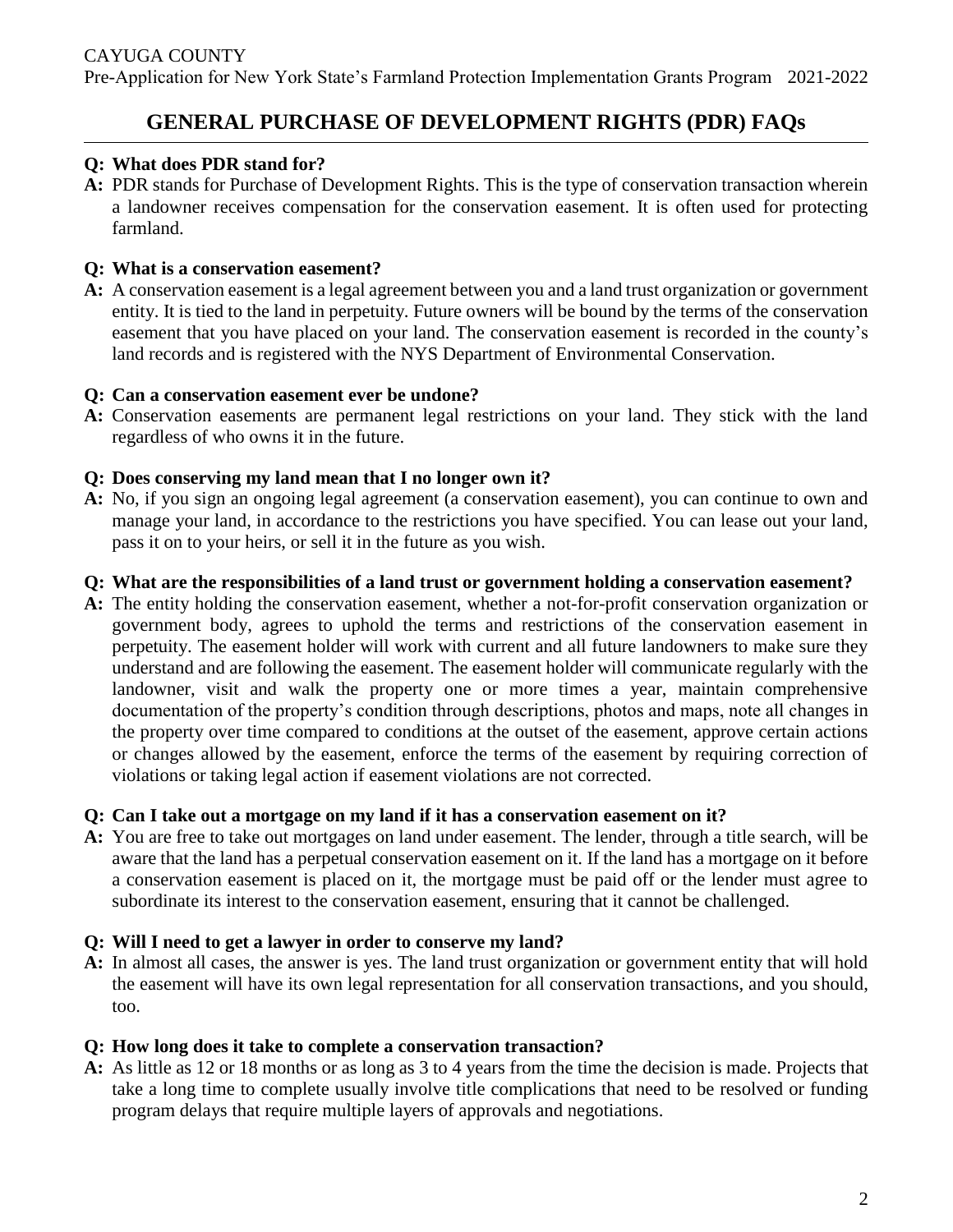## CAYUGA COUNTY

Pre-Application for New York State's Farmland Protection Implementation Grants Program 2021-2022

- **Q: What kind of restrictions will be placed on the use and development of my land if I put a conservation easement on it?**
- **A:** The restrictions described in a conservation easement will depend on the purposes of the easement and what you are trying to protect with it. Some rights may be retained by the landowner, some may require notice and/or approval by the easement holder, and some may be outright prohibited. The easement will be tailored to your property. Often, the amount of future development and subdivision, if any, for residential or commercial uses on the property will be eliminated or severely restricted. Conservation easements designed for agricultural purposes will allow farming, associated outbuildings, and ponds. In addition, the following uses may be allowed: forest management and timbering, hunting, fishing, hiking, cross-country skiing, snowmobiling and other noncommercial recreational activities. Maintenance of wooded buffers to streams and ponds may be required. If there is a residential area of the property included in the easement, the easement will typically be very permissive within this area and accommodate all sorts of ordinary residential functions.

#### **Q: How much will it cost me to conserve my land?**

**A:** Land conservation transactions are expensive. Transaction costs include such things as surveys, legal fees, title searches and insurance, appraisals, and property documentation. The land trust organization or government entity that will hold the easement will expend significant staff time in managing your project throughout the entire process, and must also receive a contribution to a Stewardship Fund, which ensures that they can uphold their land-owning or easement-holding responsibilities in perpetuity. Most of these costs are covered in full or in part if you apply for and are awarded funding for this type of project from NYS; however there are still out of pocket conservation transaction costs to the landowner that typically range from \$20,000 to \$70,000, depending on the size and complexity of the project. Landowners should work closely with the land trust organization or government entity that will hold the easement to develop a realistic budget for the project that clearly identifies out of pocket costs to the landowner.

#### **Q: How is the value of the land or conservation easement determined?**

**A:** The fair market value of the land or conservation easement is determined by a qualified appraiser. The appraiser will calculate the fair market value based on a determination of the highest and best and most likely use of the land and comparisons of other recent transactions of similar properties in the vicinity. For conservation easements, the appraiser will subtract the appraised value of the land with the easement from the value of the land before the easement; the difference is the value of the conservation easement or development rights that have been removed.

#### **Q: Will I know the value of my land or conservation easement before I enter into an agreement to conserve my land?**

- **A:** Landowners who wish to know with certainty the value of their easement prior to entering a conservation agreement need to invest in an appraisal at their own expense. Many times an appraiser can be contracted for a two-phase valuation – an initial determination of value for a partial fee and, if you decide to proceed, a full appraisal report for the balance of the normal fee.
- **Q: Will I have to pay property taxes on my land if it is conserved? What will happen to the town's assessed value of my land?**
- **A:** Yes. The responsibility to pay taxes remains with the property owner until it is transferred to a new owner. Similarly, as the property owner, you retain the right and responsibility of meeting with the local Assessor to discuss any factors that may impact the value of your land, including a conservation easement and if you are not satisfied with the outcome, you may access the grievance process. Exemption eligibility generally will not be impacted by the conservation easement, however specific questions about exemptions should be discussed with the local assessor.